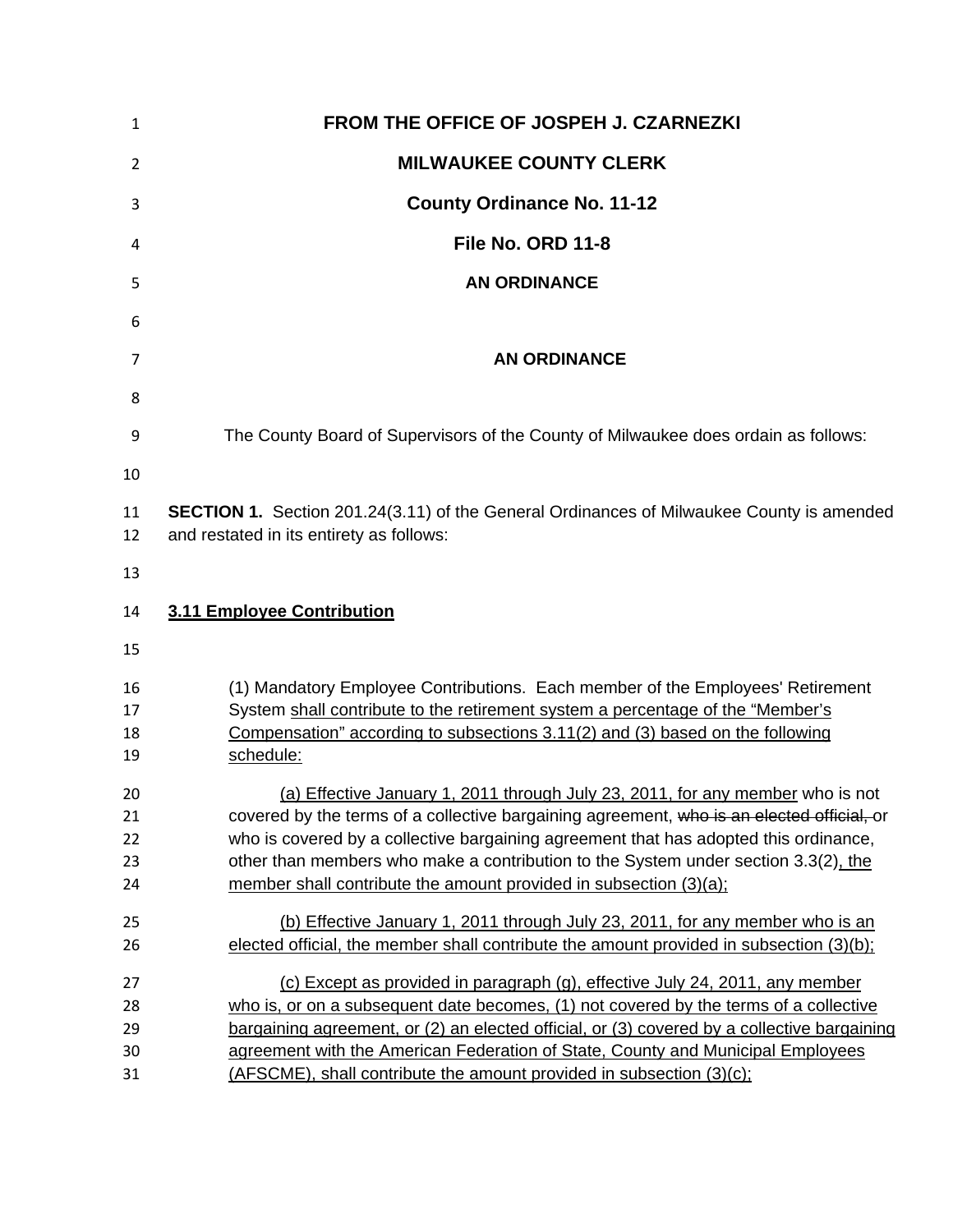| 32 | (d) Effective July 24, 2011, any member whose initial date of membership in the                 |
|----|-------------------------------------------------------------------------------------------------|
| 33 | retirement system is on or after July 24, 2011 and who (1) is not covered by the terms of       |
| 34 | <u>a collective bargaining agreement, or (2) is an elected official, or (3) is covered by a</u> |
| 35 | collective bargaining agreement with the American Federation of State, County and               |
| 36 | <u>Municipal Employees (AFSCME), or (4) is covered by a collective bargaining agreement</u>     |
| 37 | with the Milwaukee Deputy Sheriffs Association, or (5) is covered by a collective               |
| 38 | bargaining agreement with the Milwaukee County Firefighters Association, shall                  |
| 39 | contribute the amount provided in subsection (3)(c);                                            |
| 40 | (e) Effective January 1, 2012, a member who is covered by a collective                          |
| 41 | bargaining agreement with (1) the Association of Milwaukee County Attorneys, or (2)             |
| 42 | the Federation of Nurses and Health Professionals, or (3) the Milwaukee Building and            |
| 43 | <u>Trades Council, or (4) the Technicians, Engineers, and Architects of Milwaukee County.</u>   |
| 44 | or (5) the International Association of Machinists and Aerospace Workers, shall                 |
| 45 | contribute the amount provided in subsection (3)(c);                                            |
| 46 | (f) Any member whose initial date of membership in the retirement system is on                  |
| 47 | or after January 1, 2012 and who is covered by the terms of a collective bargaining             |
| 48 | agreement with (1) the Association of Milwaukee County Attorneys, or (2) the                    |
| 49 | Federation of Nurses and Health Professionals, or (3) the Milwaukee Building and                |
| 50 | Trades Council, or (4) the Technicians, Engineers, and Architects of Milwaukee County,          |
| 51 | or (5) the International Association of Machinists and Aerospace Workers, shall                 |
| 52 | contribute the amount provided in subsection (3)(c);                                            |
| 53 | (g) Any member who, on July 24, 2011, was a nonrepresented law enforcement                      |
| 54 | or firefighting managerial employee, as set forth in section 59.875 of the statutes, and        |
| 55 | <u>any member who, on July 24, 2011, was a represented law enforcement or firefighting</u>      |
| 56 | employee and who becomes, after July 24, 2011, a nonrepresented law enforcement or              |
| 57 | firefighting managerial employee, as set forth in section 59.875 of the statutes, shall         |
| 58 | contribute the same amount respectively as represented law enforcement and                      |
| 59 | firefighting employees whose initial date of membership in the retirement system was            |
| 60 | <u>prior to July 24, 2011.</u>                                                                  |
| 61 |                                                                                                 |
| 62 | , shall contribute to the retirement system a percentage of the "Member's                       |
| 63 | Compensation" according to subsection 3.11(2).                                                  |
| 64 | (2) "Member Compensation" shall include all salaries and wages of the member, except for        |
| 65 | the following: overtime earned and paid; any expiring time paid such as overtime, and           |
| 66 | holiday; and injury time paid; and any supplemental time paid such as vacation or earned        |
| 67 | retirement.                                                                                     |
| 68 |                                                                                                 |
| 69 | (23) Contribution Percentage: The percentage shall be as follows:                               |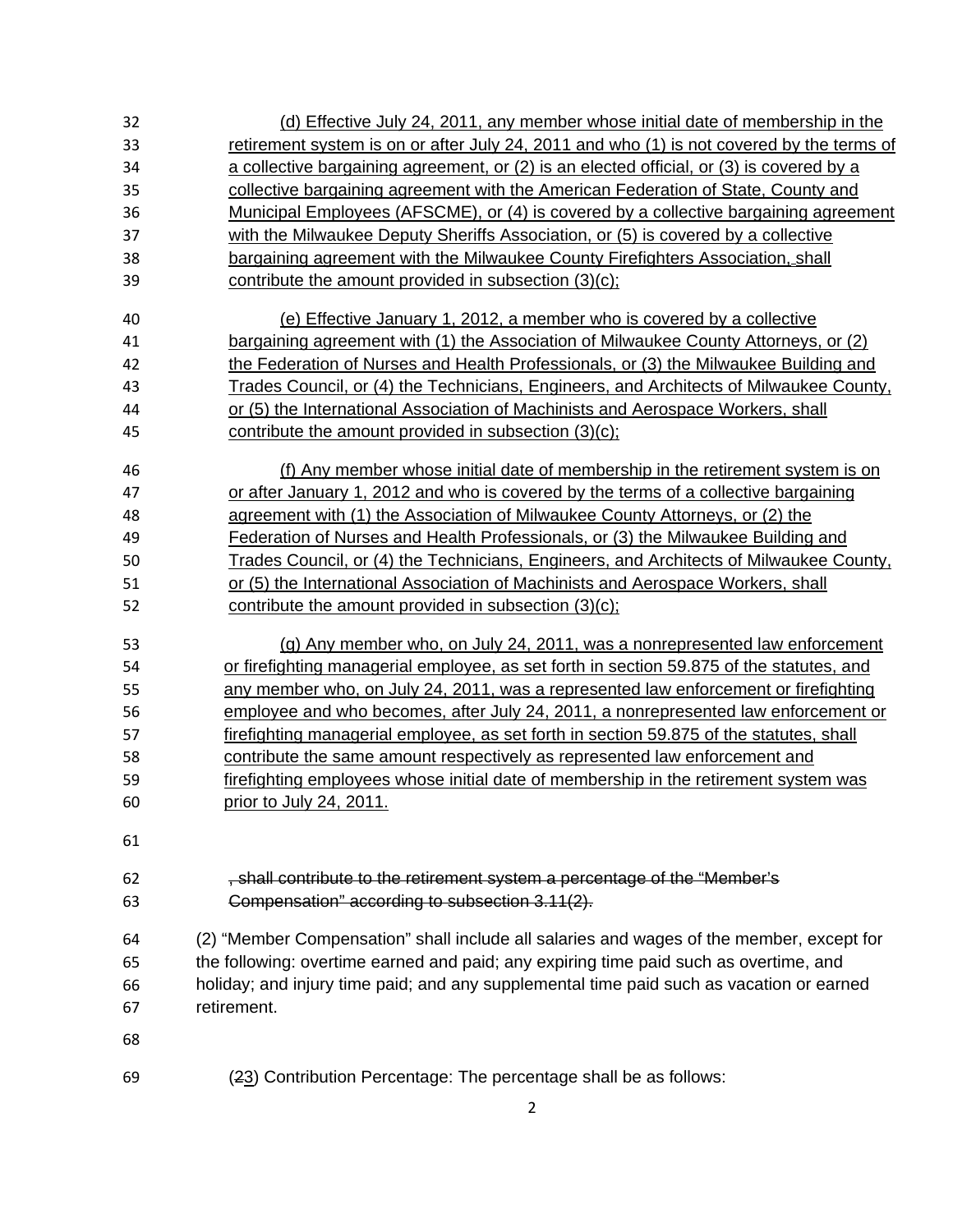| 70                                                       |                                                                                                                                                                                                                                                                                                                                                                                                                                                                                                                                                                                                                                                                                                                                                                                                                                 |
|----------------------------------------------------------|---------------------------------------------------------------------------------------------------------------------------------------------------------------------------------------------------------------------------------------------------------------------------------------------------------------------------------------------------------------------------------------------------------------------------------------------------------------------------------------------------------------------------------------------------------------------------------------------------------------------------------------------------------------------------------------------------------------------------------------------------------------------------------------------------------------------------------|
| 71<br>72                                                 | (a) Two (2) percent of Member's Compensation earned between January 9, 2011<br>and June 11, 2011:                                                                                                                                                                                                                                                                                                                                                                                                                                                                                                                                                                                                                                                                                                                               |
| 73<br>74                                                 | (b) Tand three (3) percent of Member's Compensation earned between June 12,<br>2011 and July 23, 2011 December 10, 2011;                                                                                                                                                                                                                                                                                                                                                                                                                                                                                                                                                                                                                                                                                                        |
| 75<br>76                                                 | (c) Fand four (4) percent of Member's Compensation earned on or after<br>December 11, 2011;                                                                                                                                                                                                                                                                                                                                                                                                                                                                                                                                                                                                                                                                                                                                     |
| 77<br>78<br>79                                           | (db) Notwithstanding the sections 3.11(2)(a) and (c), elected officials shall<br>contribute t <sub>T</sub> wo (2) percent of Member's Compensation earned on and after between<br>January 9, 2011 and July 23, 2011.                                                                                                                                                                                                                                                                                                                                                                                                                                                                                                                                                                                                            |
| 80<br>81<br>82<br>83<br>84<br>85<br>86<br>87<br>88<br>89 | (c) A percentage of Member's Compensation as established by the County Board<br>based on a recommendation from the retirement system actuary. The percentage of<br>Member's Compensation shall be derived from the "actual contribution required for the<br><u>current year" as set forth in section 3.1 of chapter 201.24 of the ordinances, with</u><br>members being responsible for the contribution required by State statute. The County<br>Board shall set forth in its annual adopted budget the percentage of a Member's<br>Compensation required to comply with the statutorily required contribution. The<br>percentage of a Member's Compensation may vary from year to year and shall be<br>applicable for 26 pay periods and shall apply on a prospective basis beginning with the<br>first pay period each year. |
| 90                                                       |                                                                                                                                                                                                                                                                                                                                                                                                                                                                                                                                                                                                                                                                                                                                                                                                                                 |
| 91<br>92<br>93<br>94                                     | (34) Pick-Up Contributions. Notwithstanding the preceding, contributions shall be made<br>by the County in lieu of contributions by the employee even though the contribution is<br>designated as an employee contribution. Members have no option to choose to receive<br>the contributions provided for in this section directly instead of having the contribution                                                                                                                                                                                                                                                                                                                                                                                                                                                           |
| 95                                                       | paid by the County to the retirement system. The contribution shall be made on a pre-                                                                                                                                                                                                                                                                                                                                                                                                                                                                                                                                                                                                                                                                                                                                           |
| 96                                                       | tax basis, and there shall be a corresponding reduction in compensation actually paid to                                                                                                                                                                                                                                                                                                                                                                                                                                                                                                                                                                                                                                                                                                                                        |
| 97                                                       | the member. These contributions shall qualify as pick-up contributions (pursuant to                                                                                                                                                                                                                                                                                                                                                                                                                                                                                                                                                                                                                                                                                                                                             |
| 98                                                       | Internal Revenue Code section $414(h)(2)$ . These contributions shall have no impact on                                                                                                                                                                                                                                                                                                                                                                                                                                                                                                                                                                                                                                                                                                                                         |
| 99<br>100                                                | internal plan contribution limits or forms of benefit payment under the retirement system.<br>The pick-up of these contributions shall not be construed to reduce the salary upon                                                                                                                                                                                                                                                                                                                                                                                                                                                                                                                                                                                                                                               |
| 101                                                      | which final average salary is calculated, as defined in section 2.8. Unless specified                                                                                                                                                                                                                                                                                                                                                                                                                                                                                                                                                                                                                                                                                                                                           |
| 102                                                      | otherwise, these contributions do not impact the calculation of a member's benefit. The                                                                                                                                                                                                                                                                                                                                                                                                                                                                                                                                                                                                                                                                                                                                         |
| 103                                                      | designation and qualification of these contributions as pick-up contributions pursuant to                                                                                                                                                                                                                                                                                                                                                                                                                                                                                                                                                                                                                                                                                                                                       |
| 104                                                      | Internal Revenue Code section 414(h)(2) does not, however, result in the County paying                                                                                                                                                                                                                                                                                                                                                                                                                                                                                                                                                                                                                                                                                                                                          |
| 105                                                      | the required contribution on behalf of the employee in a manner inconsistent with State                                                                                                                                                                                                                                                                                                                                                                                                                                                                                                                                                                                                                                                                                                                                         |
| 106                                                      | statutory requirements and its prohibition of an employer making the payment on behalf                                                                                                                                                                                                                                                                                                                                                                                                                                                                                                                                                                                                                                                                                                                                          |
| 107                                                      | of the employee.                                                                                                                                                                                                                                                                                                                                                                                                                                                                                                                                                                                                                                                                                                                                                                                                                |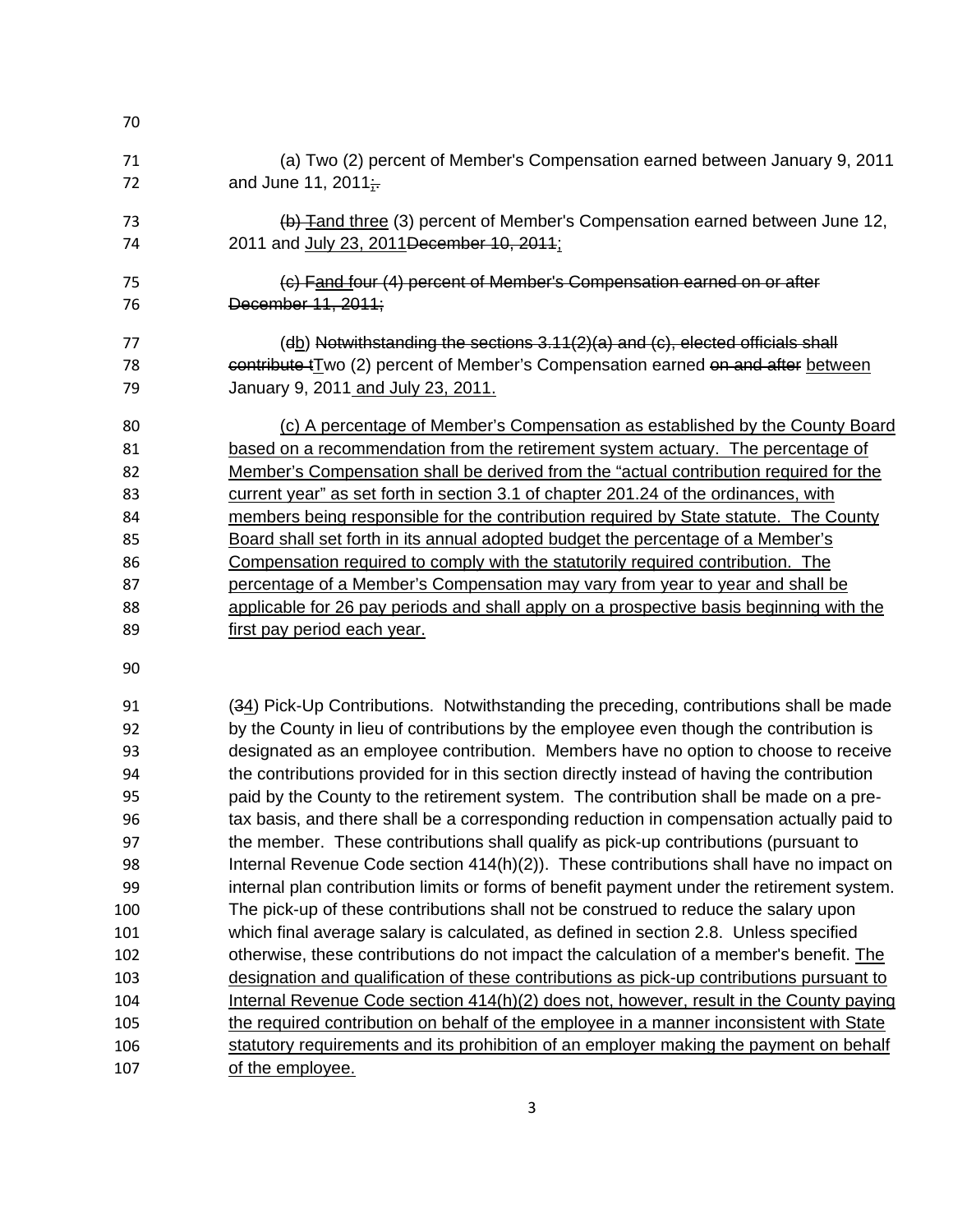| 109 | Notwithstanding the preceding, contributions made under this section by optional           |
|-----|--------------------------------------------------------------------------------------------|
| 110 | members, as defined in section 3.3(2), shall not be picked up and made on a pre-tax        |
| 111 | basis as provided in this subsection unless and until the County receives a favorable      |
| 112 | private letter ruling from the IRS authorizing such pick-up. Corporation Counsel shall     |
| 113 | determine if and when a favorable private letter ruling has been received and pick up of   |
| 114 | these contributions shall then commence for optional employees.                            |
| 115 |                                                                                            |
| 116 | (45) Determination of Accumulated Contributions. A member's accumulated                    |
| 117 | contributions shall be equal to the sum of his mandatory employee contributions.           |
| 118 |                                                                                            |
| 119 | (56) Refund of Accumulated Contributions.                                                  |
| 120 | (a) Refunds of all accumulated contributions made under this section 3.11, with interest   |
| 121 | at the rate of five percent (5%) per annum, shall be made on the same conditions and under |
| 122 | the same circumstances as refunds under section 3.5, but may only be paid in the form of a |
| 123 | lump sum payment. For an employee terminating employment with the County, any refund       |
| 124 | of accumulated contributions must be requested within 60 days after termination.           |
|     |                                                                                            |
| 125 | (b) Members receiving a refund or on whose behalf a refund is paid under this              |
| 126 | subsection shall cease to be a member of the Employees' Retirement System and shall        |
| 127 | have no further right to any benefit under this plan.                                      |
| 128 | (c) The provisions of section 11.1 shall not apply to accumulated contributions            |
| 129 | withdrawn by members under this section.                                                   |
|     |                                                                                            |
| 130 |                                                                                            |
|     |                                                                                            |
| 131 | SECTION 2. Section 201.24(3.3) of the General Ordinances of Milwaukee County is amended    |
| 132 | and restated in its entirety as follows:                                                   |
| 133 |                                                                                            |
|     |                                                                                            |
| 134 | 3.3. Employe membership accounts.                                                          |
| 135 |                                                                                            |
|     |                                                                                            |
| 136 | In addition to the contributions required by section 3.1, the county, commencing<br>(1)    |
| 137 | with the 4th day of January 1969, shall contribute to the system the following             |
| 138 | percentage of the earnable compensation of each member, except members listed in           |
| 139 | paragraph (2):                                                                             |
|     | Employes, other than deputy sheriffs and elected officials, six (6) percent.               |
| 140 | (a)                                                                                        |
|     |                                                                                            |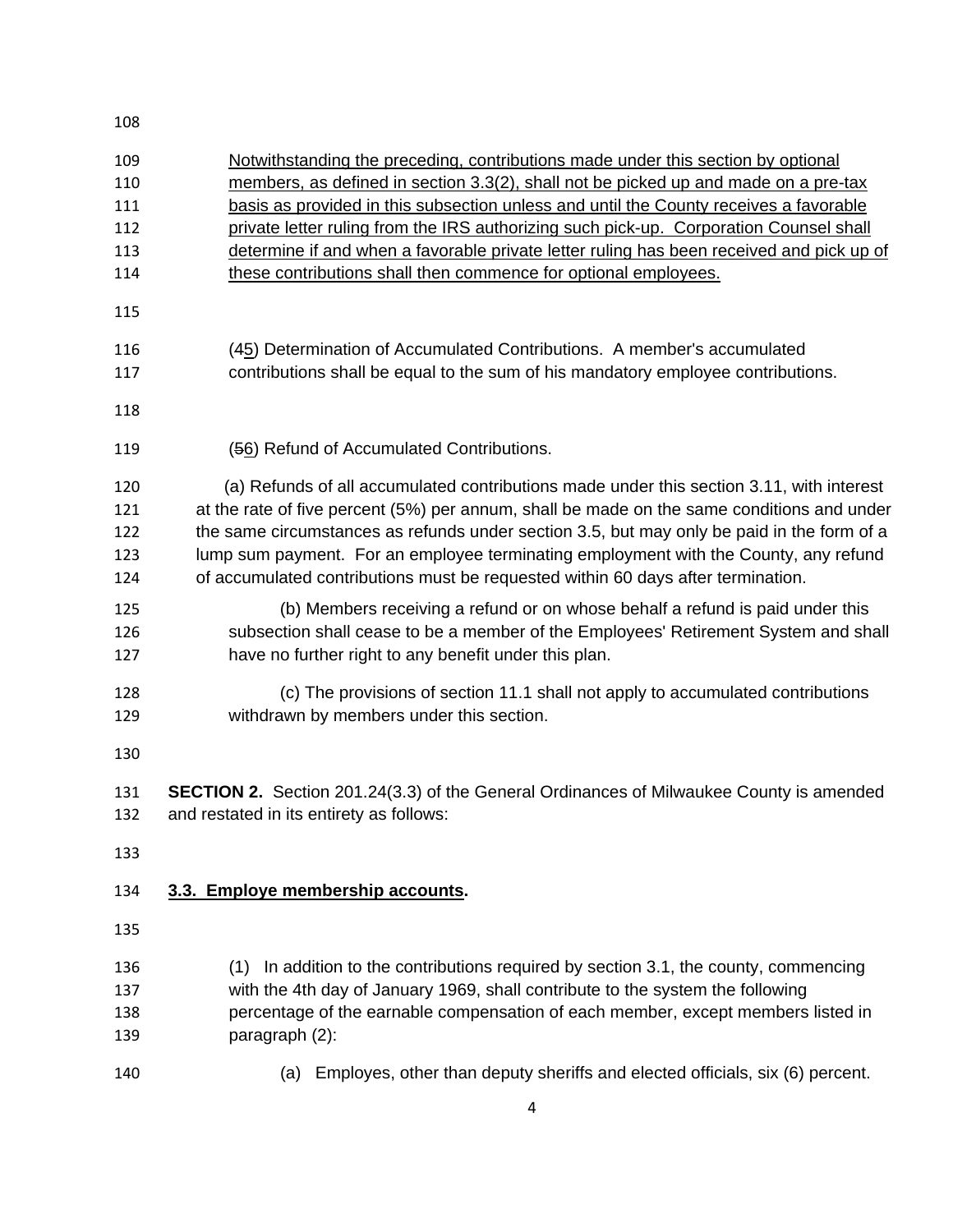| 141                             | (b) Deputy sheriffs, eight (8) percent.                                                                                                                                                                                                                                                                                                                                                                                           |
|---------------------------------|-----------------------------------------------------------------------------------------------------------------------------------------------------------------------------------------------------------------------------------------------------------------------------------------------------------------------------------------------------------------------------------------------------------------------------------|
| 142                             | Elected officials, eight (8) percent.<br>(c)                                                                                                                                                                                                                                                                                                                                                                                      |
| 143<br>144<br>145<br>146<br>147 | All such sums contributed by the county for members whose last period of employment<br>began prior to January 1, 1971, shall be credited to the employe's membership account<br>in addition to contributions made by the employe, other than voluntary savings. The<br>contributions provided for in this section 3.3(1) shall be considered separate and distinct<br>from the employe contributions required under section 3.11. |
| 148                             |                                                                                                                                                                                                                                                                                                                                                                                                                                   |
| 149<br>150<br>151               | In addition to the contributions required by section 3.11, t <sub>The</sub> following members,<br>(2)<br>who have elected to become optional members of ERS, shall also contribute to the<br>system, by payroll deduction, six (6) percent of their earnable compensation:                                                                                                                                                        |
| 152                             | (a) All interns, students and trainees employed in non-civil-service positions.                                                                                                                                                                                                                                                                                                                                                   |
| 153                             | All resident physicians employed in non-civil-service positions.<br>(b)                                                                                                                                                                                                                                                                                                                                                           |
| 154<br>155                      | Seasonal employes, except those whose last period of continuous<br>(C)<br>membership began prior to December 24, 1967.                                                                                                                                                                                                                                                                                                            |
| 156                             | Employes serving under emergency appointments except:<br>(d)                                                                                                                                                                                                                                                                                                                                                                      |
| 157<br>158                      | (1) Employes whose last period of continuous membership began prior<br>to December 24, 1967.                                                                                                                                                                                                                                                                                                                                      |
| 159                             | Employes on leave of absence to accept an emergency appointment.<br>(2)                                                                                                                                                                                                                                                                                                                                                           |
| 160                             | Employes whose positions have been reclassified.<br>(3)                                                                                                                                                                                                                                                                                                                                                                           |
| 161<br>162<br>163<br>164<br>165 | Every member required to make the above contribution shall be deemed to consent and<br>agree to the payroll deductions made and provided herein. All sums contributed by a<br>member shall be credited to his membership account. The contributions provided for in<br>this section 3.3(2) shall be considered separate and distinct from the employe<br>contributions required under section 3.11.                               |
| 166                             |                                                                                                                                                                                                                                                                                                                                                                                                                                   |
| 167<br>168                      | <b>SECTION 3.</b> Section 201.24(3.3) of the General Ordinances of Milwaukee County is amended<br>and restated in its entirety as follows:                                                                                                                                                                                                                                                                                        |
| 169                             |                                                                                                                                                                                                                                                                                                                                                                                                                                   |
| 170                             | 3.5. Refunds upon severance or death.                                                                                                                                                                                                                                                                                                                                                                                             |
| 171                             |                                                                                                                                                                                                                                                                                                                                                                                                                                   |

5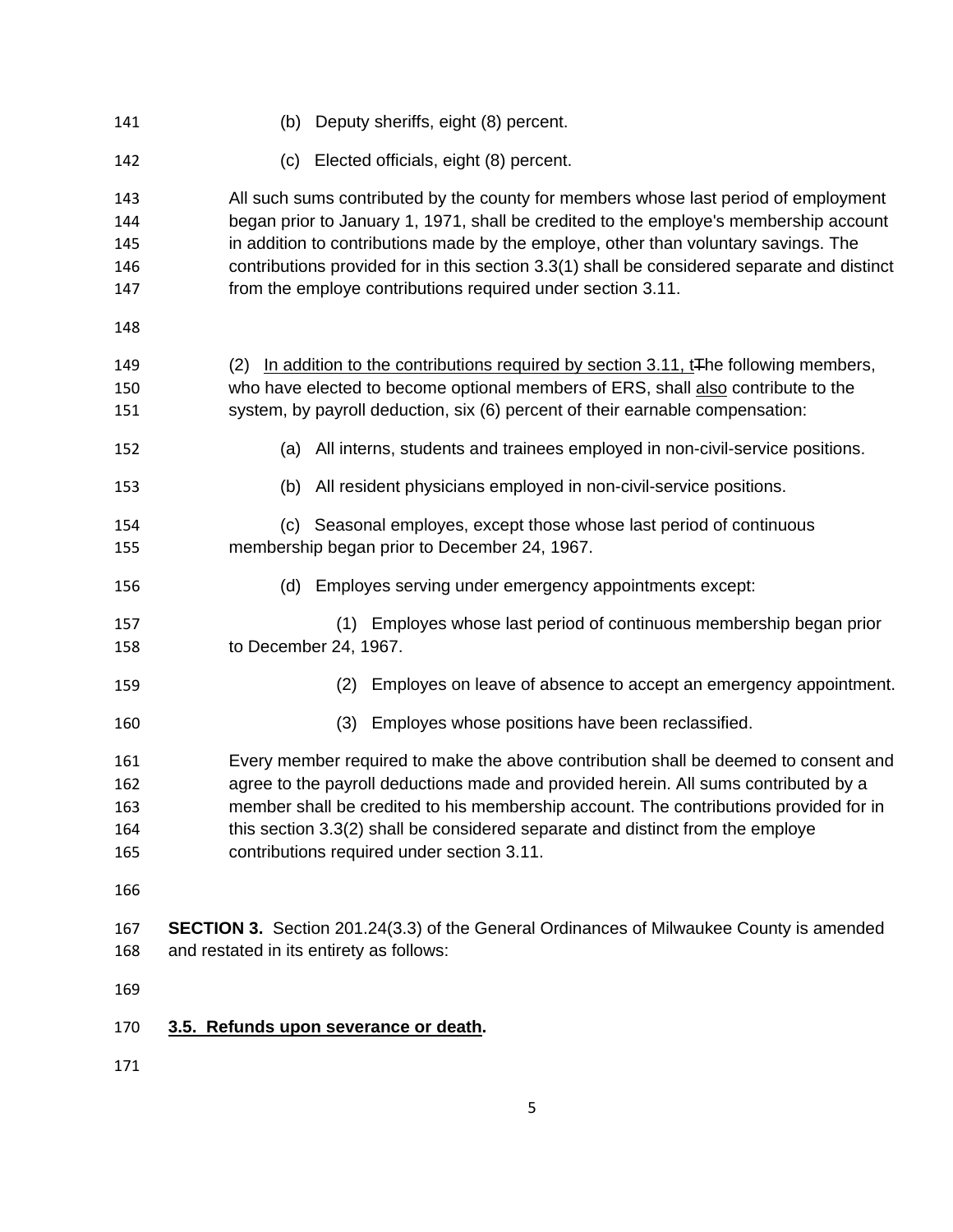172 Notwithstanding the following, a member shall not be eligible to receive a refund of the 173 portion of his membership account attributable to accumulated contributions contributed 174 under section 3.11 if the member's employment was terminated due to fault or 175 delinquency on the member's part under section 4.5 or if the member or a beneficiary of 176 the member is eligible, at the time the request for a refund is made, for the present 177 receipt of any monthly annuity benefit under sections 4.1, 4.5, 6.1, 6.2, 6.4, 7.1 or 7.2 of the Chapter 201.24 of the ordinances. Upon termination of employment, for reason other than death or retirement, a member shall be entitled to receive a refund of the balance as of the date of termination of his membership account and his savings account, accumulated at interest as set from time to time by the board. However, if a member who is eligible for a deferred vested pension withdraws his membership account, he shall forfeit all rights to a deferred vested pension. 178 179 180 181 182 183

184

185 186 187 188 189 190 191 192 193 194 Upon termination of employment by reason of a member's death or upon the death of a member who is eligible for a deferred vested pension, the member's beneficiary shall be paid in lump sum the balance, as of the date of death, of his membership account and his savings account, provided that if a joint and survivor option under section VII is effective or a survivorship benefit under section VI is payable, the membership account shall not be paid to the beneficiary. However, if the amount of the membership account at the date of a member's death exceeds the total of the amount of the payments made to the spouse and children under sections 6.1, 6.2, 6.4 and 7.1, after all payments due thereunder have been made, such excess shall be paid in a lump sum to the member's beneficiaries.

195

196 197 Upon retirement of a member, the balance of his savings account shall be paid in one (1) of the following forms as determined by the board:

- 198 (a) Lump sum payment.
- 199 (b) Life annuity with full cash refund or on a term certain basis.
- 200 (c) Installments of a designated amount or over a designated period of time.
- 201

202 203 204 205 If under any of the above options a benefit becomes payable to some other person as a result of the death of the retired member, payment shall be made to the beneficiary designated by the member or, in the absence of a valid designation, than as provided in section 2.16.

206 207 **SECTION 4.** The provisions of this ordinance shall be effective upon passage and publication.